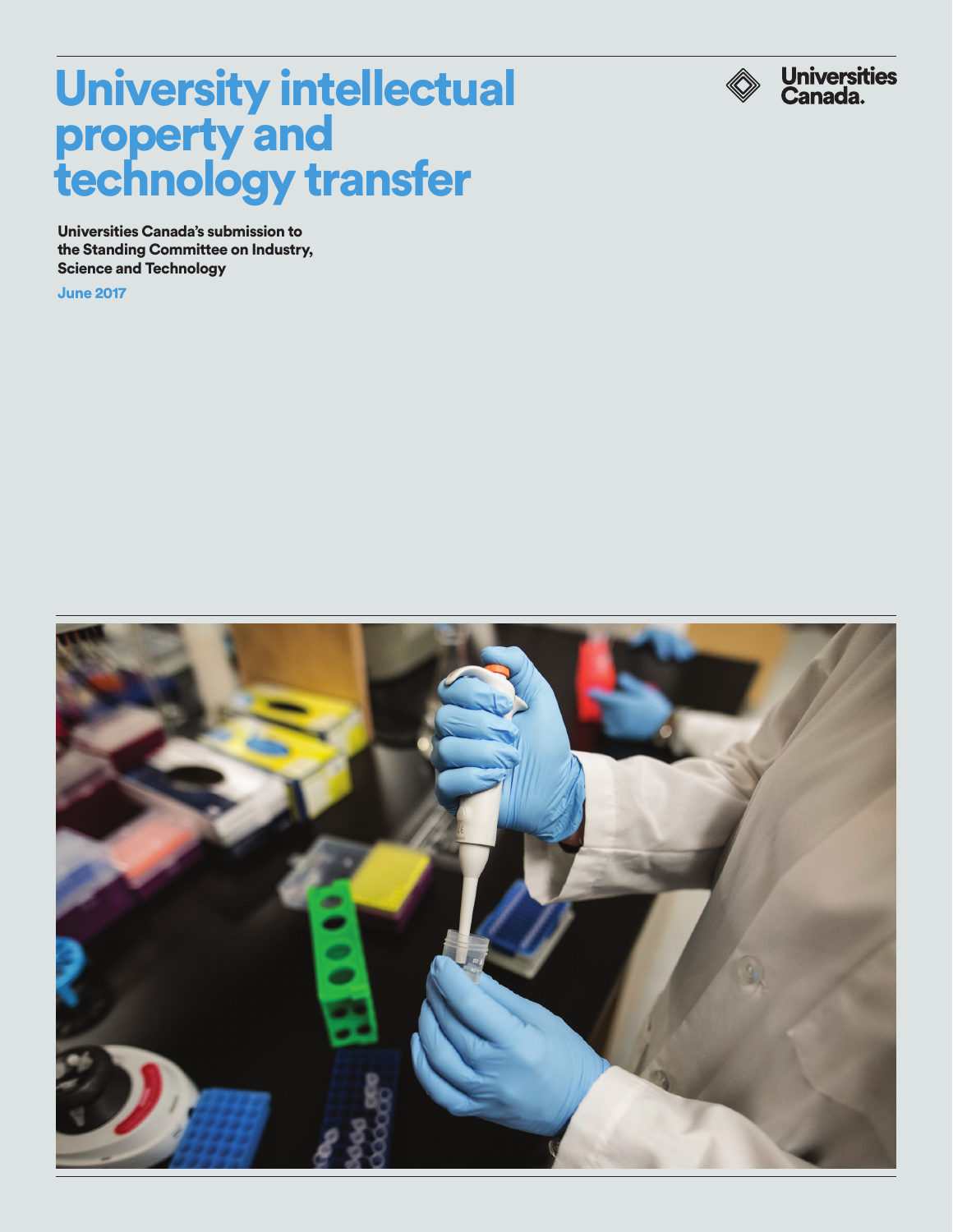## Introduction:

Universities Canada welcomes the opportunity to respond to the Standing Committee on Industry, Science and Technology's review of intellectual property (IP) and technology transfer in post-secondary education. University research and development is a major driver of Canadian innovation and economic growth. Canada's universities conduct 41 per cent of Canada's R&D. It is estimated that postsecondary institutions produce over \$55 billion annually in economic activity and support around 680,000 direct and indirect jobs.<sup>1</sup> Universities are a key partner in industrial R&D by conducting over \$1 billion in research for business annually.<sup>2</sup>

University research transforms lives, strengthens communities and finds solutions to the most pressing challenges facing our world. Technology transfer and commercialization are some of the important ways that universities enhance Canada's economic growth and innovation. The process through which the benefits of university teaching and research are actively spread to society is known as "knowledge mobilization" and includes not only generating new patents and licensing revenue but, equally as important, developing highly qualified personnel through talented graduates; open access publications; new public research datasets and data trials; the creation of high tech start-ups; and providing new technologies and research-based solutions to small and large businesses. Canada's universities offer over 275 entrepreneurship courses, programs, centres and other entrepreneurial activities. It is through these diverse means of knowledge mobilization that universities serve as anchor institutions in Canada's innovative future.

Knowledge mobilization activities are spearheaded by university innovation and strategic partnership offices which coordinate technology transfer by facilitating large-scale collaboration between the private and public sectors, negotiating contracts with industry, and building strategic alliances with key innovation partners. These offices carry out multiple functions to ensure universities are dynamic and supportive partners in helping businesses and not-for-profit organizations solve their problems.

There is no single path for innovation – success will vary by sector and by region. In one sector the need to stimulate innovation may be most acute in the start-up phase, while in another it may be during a high growth phase. Each region will require a unique mix of collaboration between higher education institutions, government, and private and non-profit sectors. Canada has a rich network of university-business research partnerships – you will find some interesting examples throughout the right-hand side of this document. Guiding the development of these partnerships are institutional IP policies, which are tailored to the innovation contexts they serve. To this end, university innovation activity varies greatly: it can take the form of new spin-offs and licensing agreements; new social innovation practices with the nonprofit sector; and commercialization through open science initiatives. A flexible, responsive and nimble IP environment is critical as no one-size-fits-all policy will suit the diverse needs and capabilities of Canada's different sectors and regions.

<sup>1</sup> The Conference Board of Canada, *The Economic Impact of Post-Secondary Education in Canada*, 2013.

<sup>2</sup> Statistics Canada, *Gross Domestic Expenditures on Research and Development in Canada,* 2015.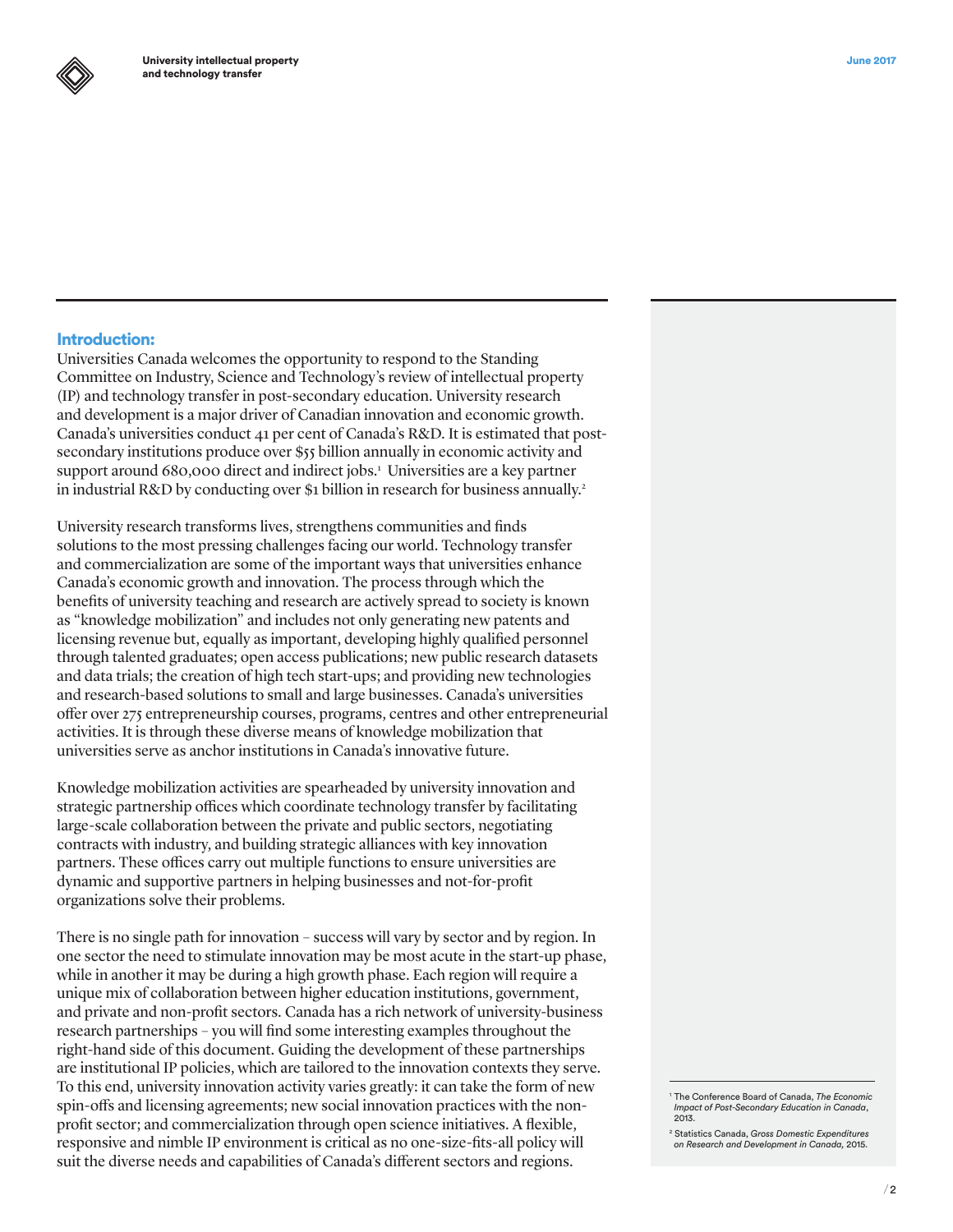# The opportunity:

Universities are recognized as key players in Canada's research and innovation landscape. Universities Canada welcomed the major federal investments in a national innovation agenda from Budget 2017. Through university involvement in the development of innovation superclusters, additional investments for work-integrated learning opportunities through Mitacs and other federal programs, the creation of Innovation Canada to help coordinate and strengthen federal business innovation supports, or investing in sector-focused science initiatives like clean tech, advanced manufacturing and ag-food, the government acknowledged the critical role that university partnerships play in generating innovative economic growth in Canada.

Budget 2017 announced the creation of a national IP strategy to streamline supports for the development of IP and accelerate the patent processes for Canadian R&D. The strategy will offer the opportunity to benchmark Canada's IP ecosystem to international best practices and ensure Canada's IP regime positions the country to compete in a global marketplace.

Budget 2017 investments and new programmatic initiatives are welcome. That said, there is an opportunity to build stronger supports to increase the benefits that university knowledge mobilization brings to the Canadian economy and further leverage Canadian university research strengths for enhanced private sector collaboration and technology transfer. Additional investments in mechanisms which encourage knowledge mobilization will empower new R&D partnerships to drive innovation and increase economic growth.

We have four recommendations for the committee about how best to leverage university knowledge mobilization:

## Recommendation 1:

## **Urgently invest in Canada's fundamental research system**

Canada's research ecosystem is fertile ground for tomorrow's market leading innovations. Government action in Budget 2018 on the recommendations of the April 2017 Fundamental Science Review Panel report – most importantly, the top financial recommendation for significant re-investment in discovery research – will be a critical next step in further strengthening the foundation for innovation and prosperity in Canada. There is an urgent and significant opportunity to build up Canada's capacity for innovation from the ground floor. Discovery research is the foundation of university collaboration with industry. Acting on the report's key recommendations will unlock Canada's innovative potential in commercialization and knowledge mobilization.

#### Open science: The Structural Genomics Consortium

The Structural Genomics Consortium (SGC) is a not-forprofit organization formed in 2004 to examine three-dimensional structures of medical proteins. While international in scope, its Canadian arm is funded through 13 organizations (including federal and provincial governments, industry partners and participating universities). The SGC is one of two major "open science" initiatives in Canada; companies provide \$8M to be active members of the partnership and freely receive all research data from the SGC's more than 200 scientists, leading to new commercial opportunities and commercial partnerships. The consortium currently boasts eight major pharmaceutical companies.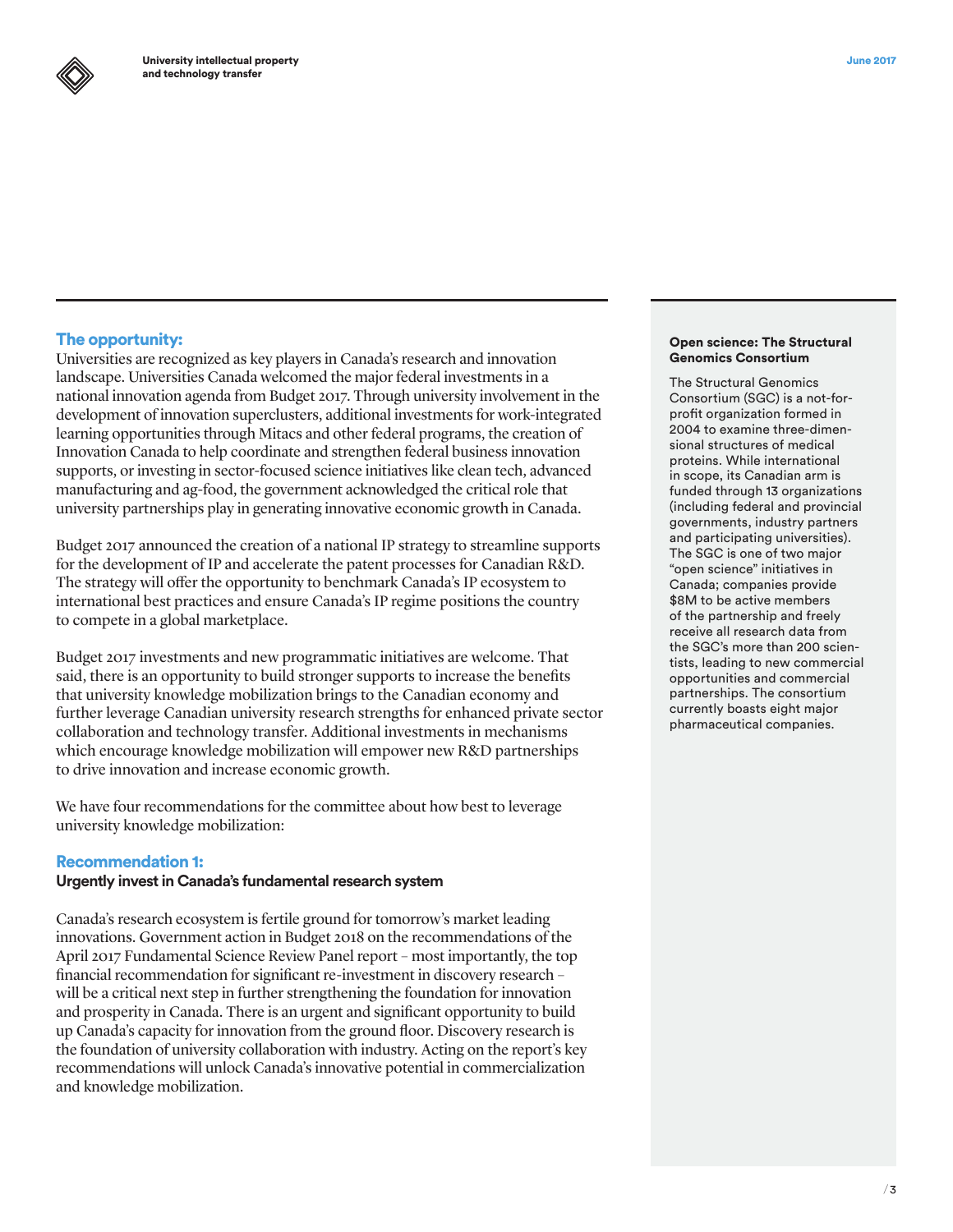# Recommendation 2:

# **Maintain a flexible IP policy ecosystem for Canadian universities**

Flexible IP policies are a key element in universities' ability to innovate and bring university-generated IP to market. A flexible policy system allows universities to set and update their policies depending on specific regional, sectoral and industry needs, and adopt appropriate strategies to deal with the different types of IP that are being produced. Given the patchwork nature of different agency policies on IP, institutional flexibility also allows universities to meet the various requirements of funding partners, leading to a greater number of successful collaborations.

Diverse IP policies have been at the center of many different types of technology transfer successes in Canada. Canadian universities employ a range of different IP policies, ranging from creator-owned to institution-based ownership, with most adopting a hybrid of the two:

## **Creator-owned policies:**

- The Waterloo region is one of the most dynamic sources of high-tech activity in the country, boasting many companies involved in either the production or facilitation of high technology. The **University of Waterloo** employs a strong creator-owned IP policy for its students and faculty, which some have argued has been the biggest contributing factor to the growth of start-ups in the region.
- • Both the **University of Victoria** and **Dalhousie University** employ creatorowned policies with royalties from commercialization income split evenly between all stakeholders involved. These types of policies are designed to foster supportive climates for the development of IP with services to help researchers in their commercialization pursuits. In 2011, Dalhousie's Industry Liaison Office helped to negotiate a partnership with American multi-national airplane giant Boeing totalling more than \$7 million. This partnership produced novel IP, brought new applied research projects to Dalhousie's faculty, and created new opportunities for trainees in the manufacturing and engineering sectors.

## **Institution-owned policies:**

 $\cdot$  In 2015, the University of British Columbia licensed a promising new treatment for prostate cancer to pharmaceutical giant Roche. This deal was negotiated through the University-Industry Liaison Office, which had a history of working with Roche in previous partnerships due to UBC's institution-owned IP policy.

## **Hybrid models:**

 $\cdot$  One of the largest grossing IP developments in Canada's history came from the **Université de Sherbrooke's** engineering Professor Pierre Adoul's voice transmission computer chip. The university's regulations on royalties, which splits income evenly between institution and inventor, allowed the two to partner in the technology's

#### Technology transfer through networked collaboration: CMC Microsystems

CMC Microsystems has worked with researchers and industry across Canada since 1984 to provide access to world-class tools and expertise for innovations in microsystems and nanotechnologies. Funded primarily through NSERC and the Canada Foundation for Innovation, CMC's membership now includes over 46 post-secondary institutions, 27 companies, and over 3,100 faculty and graduate students. It is estimated that over the last five years, the organization provided \$342 million in R&D activity and has led to substantial enhancements to Canada's innovation ecosystem, such the Kingston Nano-Fabrication Lab which gives academics and companies access to leading-edge services for creating and testing advanced micro-technologies.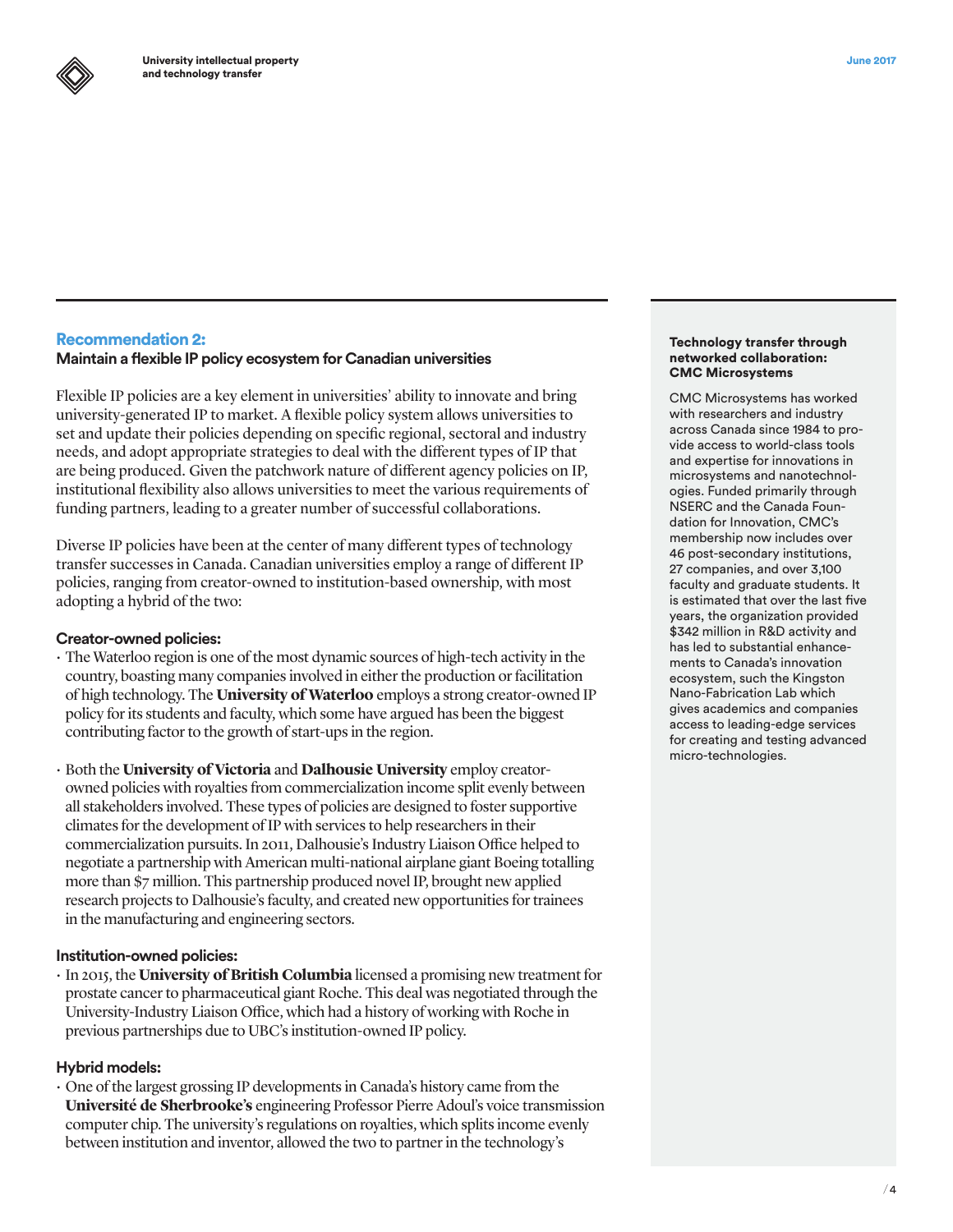expansion, allowing the chip to be widely used across the globe in cell phones and computers.

• In 1990, the **University of Toronto** adopted a new "hybrid IP" policy to provide researchers with the choice of whether to bring their inventions to the university or commercialize independently. Prior to this, the institution had employed strict regulations on IP ownership and commercialization. The change was a key driver for the increase in the number of invention disclosures brought forward by faculty, and by 2013 the institution was the top university for disclosures in Canada.

As these examples indicate, there is no single path for innovation – success will vary by region and by sector. Both creator-owned and institution-owned policies can drive patents and commercialization, and the growing movement towards open science, which aims to make all scientific research, data and dissemination accessible to all levels of society, will decrease university patents while increasing the adoption of university IP by the private sector. Fully harnessing the potential of university-created IP requires adequately resourced and flexible IP ecosystems that are open to risk and experimentation.

## Recommendation 3:

**Establish funding programs dedicated to technology and knowledge transfer activities at Canadian universities**

Unlike several other comparator countries in the OECD, Canada does not have a stand-alone fund dedicated to supporting university IP development or its privatesector uptake. An important program that had filled this role in the past was the Intellectual Property Mobilization (IPM) program. The IPM program was a tricouncil initiative established in 1995 and initially funded by the Natural Sciences and Engineering Research Council of Canada (with Canadian Institutes of Health Research and the Social Sciences and Humanities Research Council of Canada joining in 2001). Throughout the 14 years of the program more than 107 institutions participated in over 100 grants, totalling \$59 million.

The IPM program was specifically designed to encourage collaboration between technology transfer offices in order to facilitate sharing expertise between institutions. It led to a number of enhancements to the Canadian IP ecosystem, including:

- $\cdot$  an increase in universities partnering with small companies lacking expertise in IP development;
- $\cdot$  the development of the Quebec commercialization hub, the Société de valorisation des applications de la recherche (SOVAR);
- $\cdot$  the creation of the WestLink program, a network internship training program which places graduates into institutional technology transfer offices, venture capital firms, and technology companies in the prairies; and
- $\cdot$  the establishment of the Springboard commercialization network in Atlantic Canada.

#### Streamlining collaboration and IP negotiation: space research in Québec

CRIAQ, or the Consortium for Research and Innovation in Aerospace, is a Québec non-profit organization which includes 21 universities/research institutes and 57 companies. Since its creation the partnership has organized 128 projects with a total value of \$127M. In 2003, the CRIAQ board required all projects to have at least two industrial partners and two research partners. The consortium provides a standardized framework for collaboration through a common IP agreement that all partners must agree to. The organization estimates that businesses see a onedollar return on every 25 cents invested, and Industrial partners receive an exclusive worldwide royalty-free license for aerospace applications. CRIAQ played a key role in the creation of GARDN, the Green Aviation Research & Development Network, which was one of Canada's first Business-Led Networks of Centres of Excellence.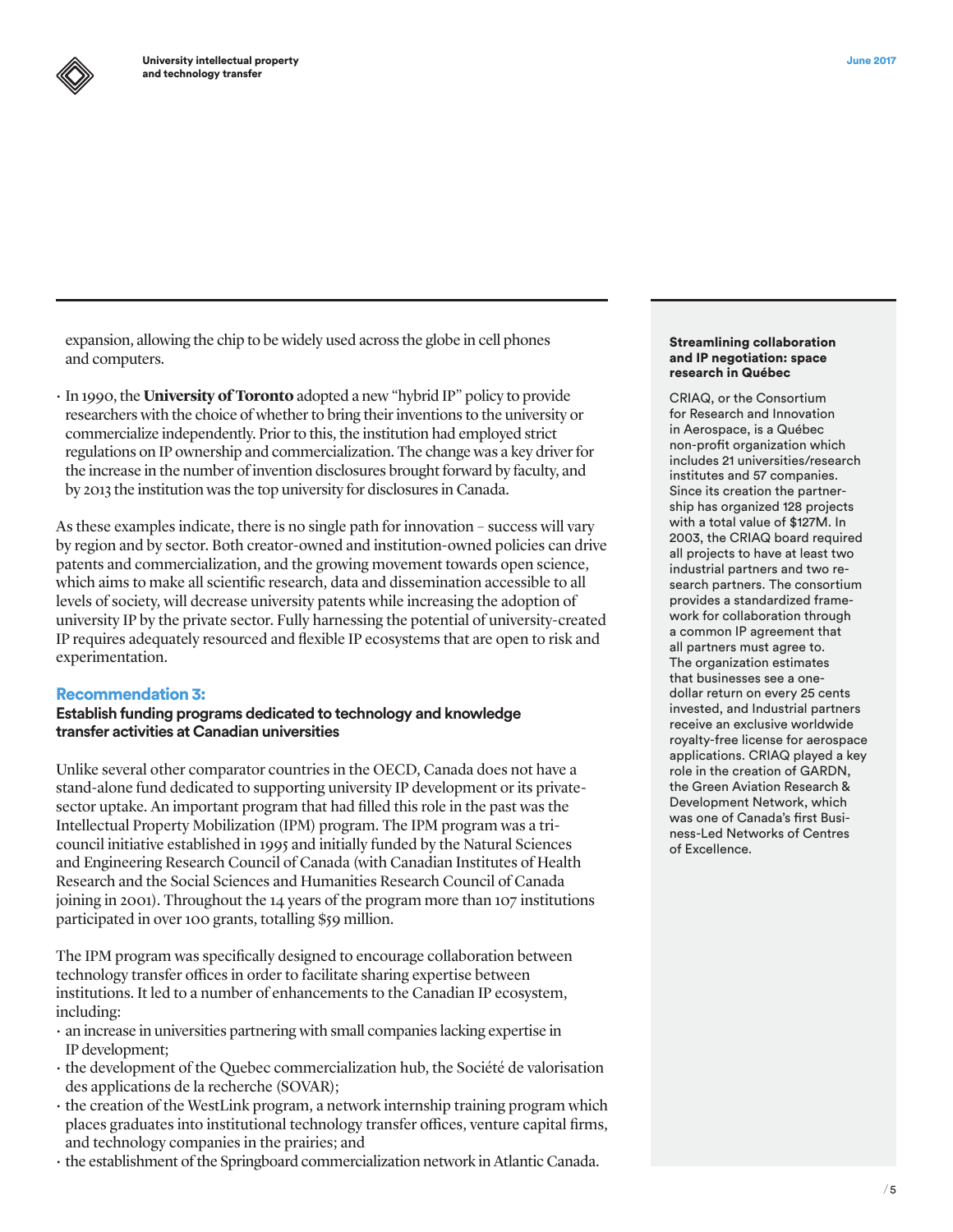In 2009, the IPM program was discontinued despite evidence that demand for the program's funding had increased and the initiatives it supported had allowed more researchers to be involved in technology transfer activities than ever before.<sup>3</sup> After this period, staffing for university commercialization declined while the growth that Canada had enjoyed in knowledge translation slowed.4

A dedicated funding envelope for technology transfer and knowledge mobilization provides a powerful opportunity to build from our country's established strength in academic research and basic science. Universities across the globe engage in many different forms of knowledge mobilization and there are international models that could be adapted to fit the Canadian context **(Appendix A)**. Drawing from these examples, elements of a successful program could include: requiring competitive proposals, the development of institutional knowledge exchange strategies, and an emphasis on experimentation with novel solutions to technology transfer.

## Recommendation 4:

**Create a national IP concierge service with specific tools and initiatives that promote university technology and knowledge mobilization**

We understand a prominent recommendation from the innovation community has been the creation of a national IP concierge service. We believe that such a hub could leverage university knowledge mobilization for the benefit of business users or partners. The creation of a central IP hub which coordinates Canada's national strategy on IP development, promotion and education could offer unique supports to strengthen the technology transfer from universities to the private sector.

For example, this service could work with government, universities, law societies, and bar associations **to create a database of pro-bono legal services** at no cost to institutions or innovators. The IP Osgoode Innovation Clinic at York University serves as an excellent model: the clinic is staffed by student volunteers from the law school who are supervised by lawyers from Norton Rose Fulbright Canada LLP. A national database of legal services could ensure that all areas across Canada, including rural regions with less IP expertise, would be matched with appropriate education resources.

A concierge service could also streamline industry-university partnerships by **creating IP toolkits with template collaboration agreements**. Toolkits provide universities and industry with the optimal balance between standardization and flexibility, and can serve as a one-stop-shop for educating industry and universities on resources for knowledge mobilization best practices. Both the Australian IP Toolkit for Collaboration and the U.K.'s Lambert Toolkit are good models of government initiatives. These models were created after consultation with academia and industry and are administered on the government's website, allowing them to receive wide

<sup>3</sup> The Natural Sciences and Engineering Research Council of Canada, *Evaluation of the Intellectual Property Mobilization Program*, 2008.

<sup>4</sup> Universities Canada's calculations based on annual AUTM Licensing Activity Survey data.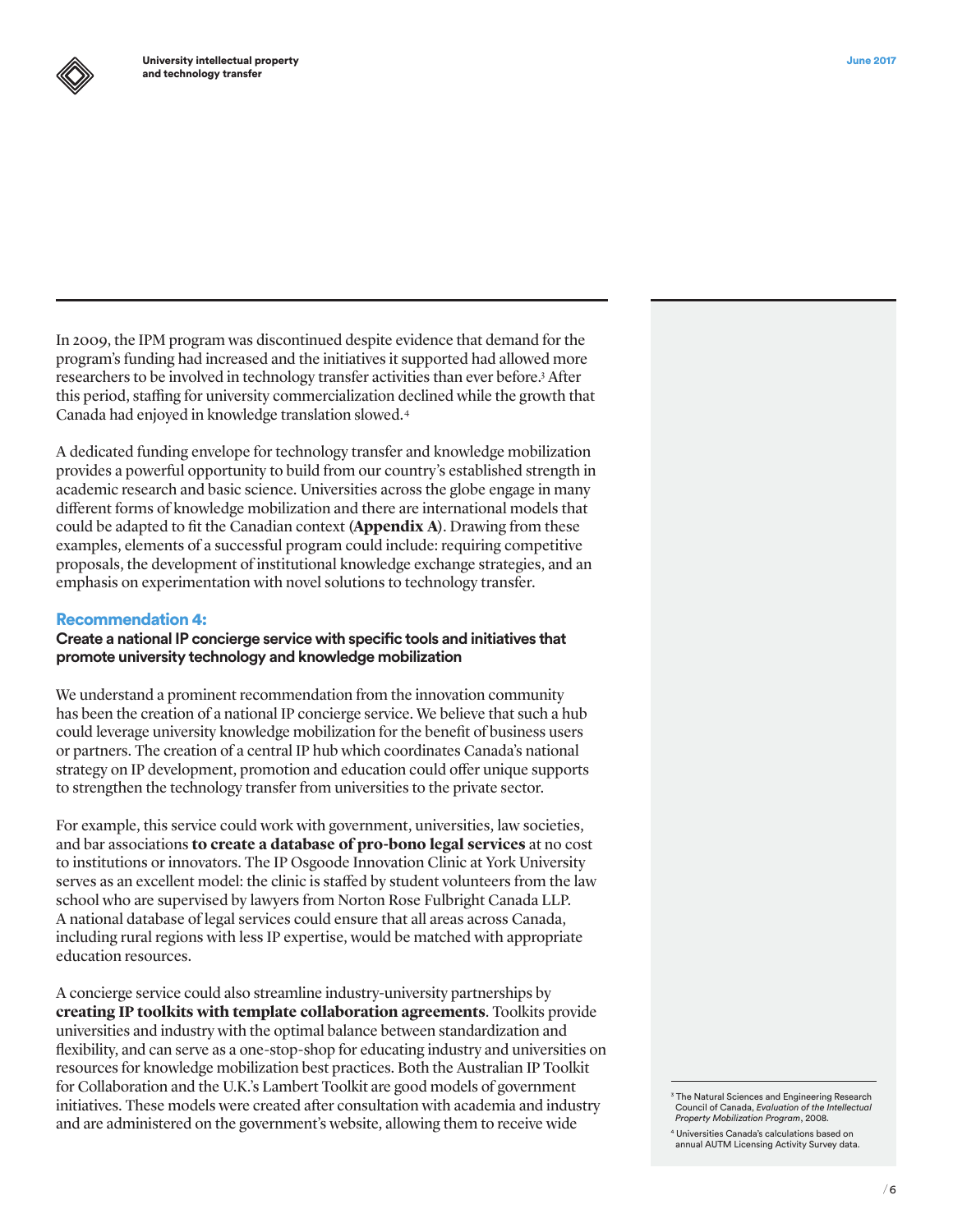

visibility; in a recent review of the Lambert Toolkit more than two-thirds of the survey respondents (university and private sector technology managers) were aware of the templates. The toolkit was used by 69 per cent of these respondents, suggesting high uptake among the research community.<sup>5</sup> There is already a national precedent of using templates in Canada: in 2009, during a review of its IP policy, NSERC developed a set of illustrative sample clauses which institutions could embed into collaborative research agreements.

## Conclusions:

Universities Canada is committed to working with the government to help build a balanced, productive, well-supported and world-class IP ecosystem. We share the vision of mobilizing university IP with targeted investments to strengthen innovation, grow universities' economic impact, and unlock the private sector's R&D potential. The recent Fundamental Science Review Panel's report emphasizes that we need to maintain Canada as a world leader in creating new knowledge with enhanced investments for discovery research, thereby ensuring that our ecosystem is well primed for knowledge mobilization. Maintaining space for flexible IP policies ensures that universities are free to support a range of private and public-sector needs. A dedicated funding envelope for knowledge mobilization would incentivize greater technology transfer for the benefit of the Canadian economy. Finally, a national concierge service would centralize supports for IP nationally.

Universities Canada would be glad to provide further detail on any of the above recommendations. We look forward to participating in forthcoming parliamentary committee hearings and consultations on university intellectual property.

**Contact: Wendy Therrien** Director of Research and Policy

Universities Canada 350 Albert Street, suite 1710 Ottawa, ON K1R 1B1

**613 563-1236 (278) [wtherrien@univcan.ca](mailto:wtherrien@univcan.ca)** <sup>5</sup> IP Pragmatics Limited/The Intellectual Property Office, *Collaborative Research between Business and Universities: The Lambert Toolkit 8 Years On,* 2013.